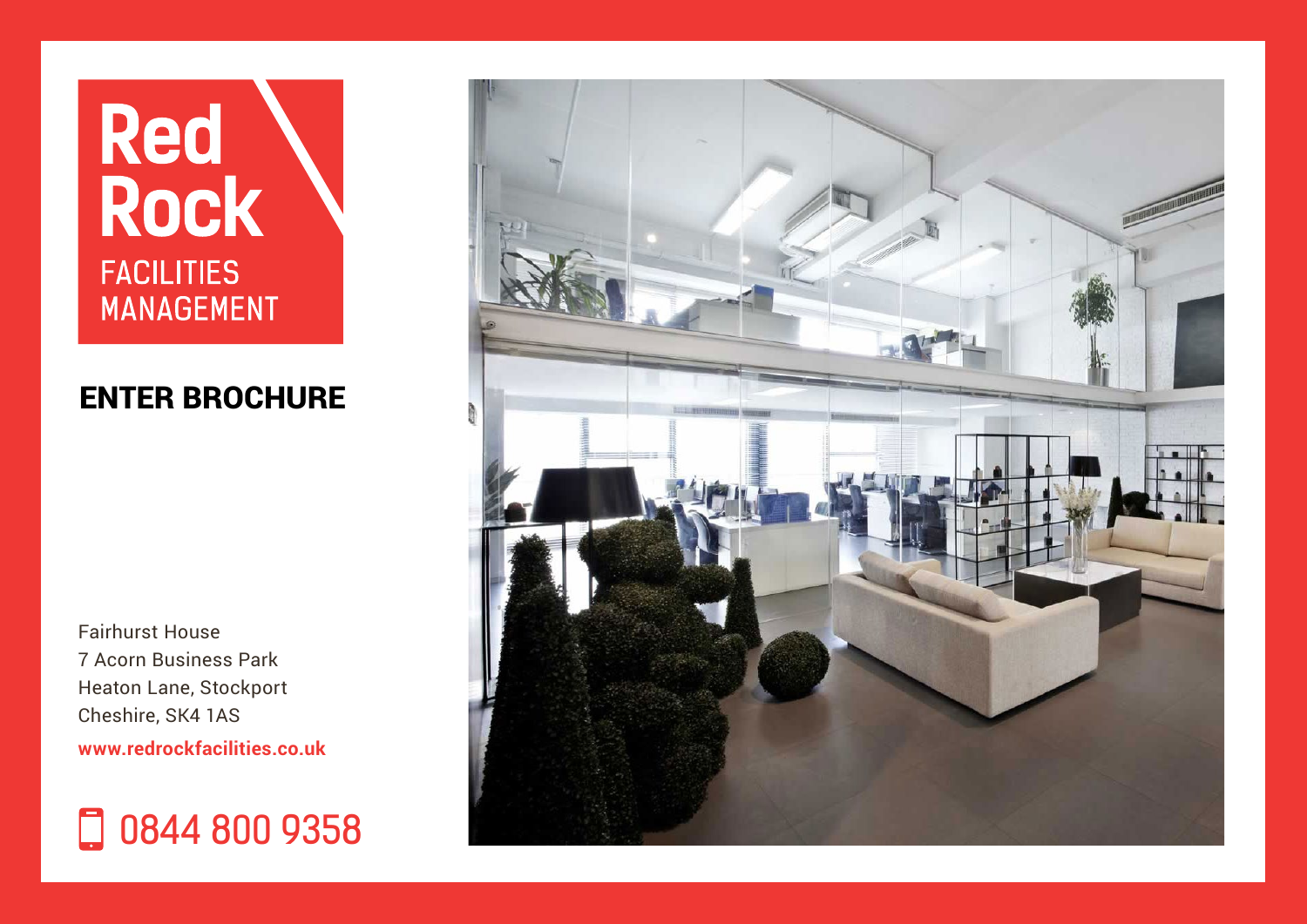<span id="page-1-0"></span>

## **About us**

### Red Rock offer a complete nationwide facilities management and property management service.

Red Rock is your virtual business partner, taking care of your facilities and property management needs, so you can concentrate on your company's core business.

We are a professional, vibrant company providing a personal service in managing and maintaining properties nationwide on a 24hr, 365 day a year service for our clients.

Our expertise in integrated facilities, consultancy and property management and distinctive approach ensures that every individual enquiry is dealt with in the most appropriate manner and in consideration of the broader property implications for our clients.

Utilising bespoke management software, we deliver an unparalleled standard of service and pride ourselves on going the extra mile to ensure clients' issues are resolved to complete satisfaction, always dealt with in a professional and courteous manner with excellent communication throughout.

Our systems are configured and modified to meet our clients' individual needs; clients can also closely monitor maintenance requests and status through our secure client web portal area.

As a division of Fairhurst Estates Ltd, we have been operating for 12 years focused to provide specialist services in Facilities & Property Management.





Hewden has worked with Red Rock for over 4 years and it has provided great service to our depot teams. They take the hassle away from our business of dealing with the day to day repair and maintenance issues faced by a national network, and ensure that our depots can focus on serving our customers.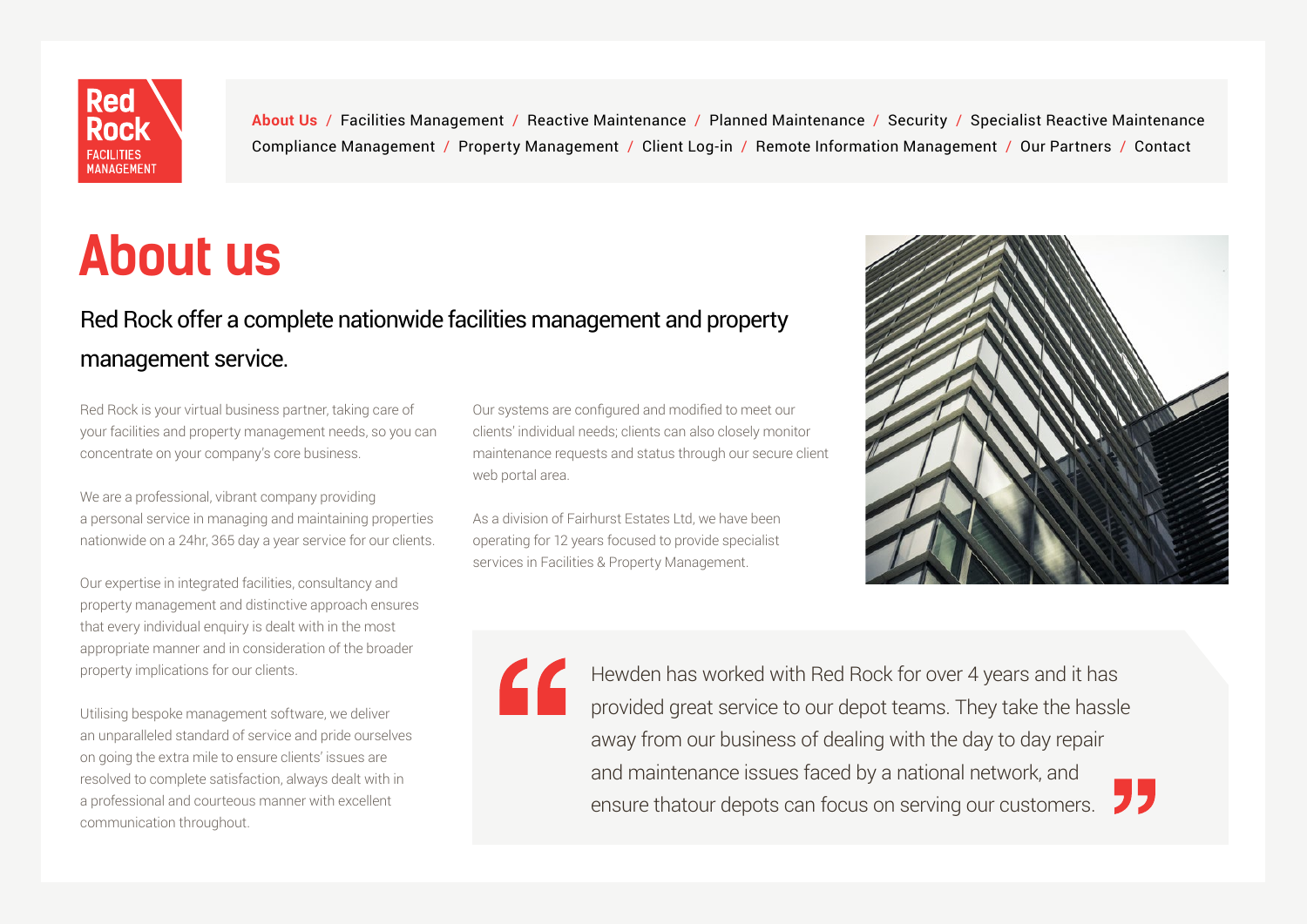<span id="page-2-0"></span>

# **Facilities Management**

Red Rock facilitate a range of services and packages for our client base, using either their existing supply chain or a selection of our approved contractors, which can be tailored to suit their needs.

Our Bronze, Silver and Gold standard packages are listed below; as our service package is designed around our clients exact requirements, please contact us to discuss your individual needs.

**REACTIVE BASIC** 

- SECURITY
- **PLANNED MAINTENANCE**
- WEB PORTAL
- **COMPLIANCE**
- REACTIVE SPECIALIST
- OTHER SERVICES

| <b>Services</b>                         | <b>Bronze</b> | Silver     | Gold       |
|-----------------------------------------|---------------|------------|------------|
| Reactive Maintenance 8am - 5pm weekdays | √             | √          | √          |
| Reactive Maintenance 24/7               |               | $\sqrt{ }$ | √          |
| <b>Planned Maintenance</b>              |               | √          |            |
| <b>Budget Management</b>                |               | $\sqrt{ }$ | √          |
| <b>Web Portal</b>                       |               | √          | √          |
| Security                                |               | √          | √          |
| Reactive Maintenance (Specialist)       |               | √          |            |
| <b>Repair Quotations</b>                |               | √          | $\sqrt{ }$ |
| <b>Compliance Management</b>            |               |            | √          |
| Reactive Maintenance 8am - 5pm weekdays |               |            | √          |
| <b>Remote Information Management</b>    |               |            |            |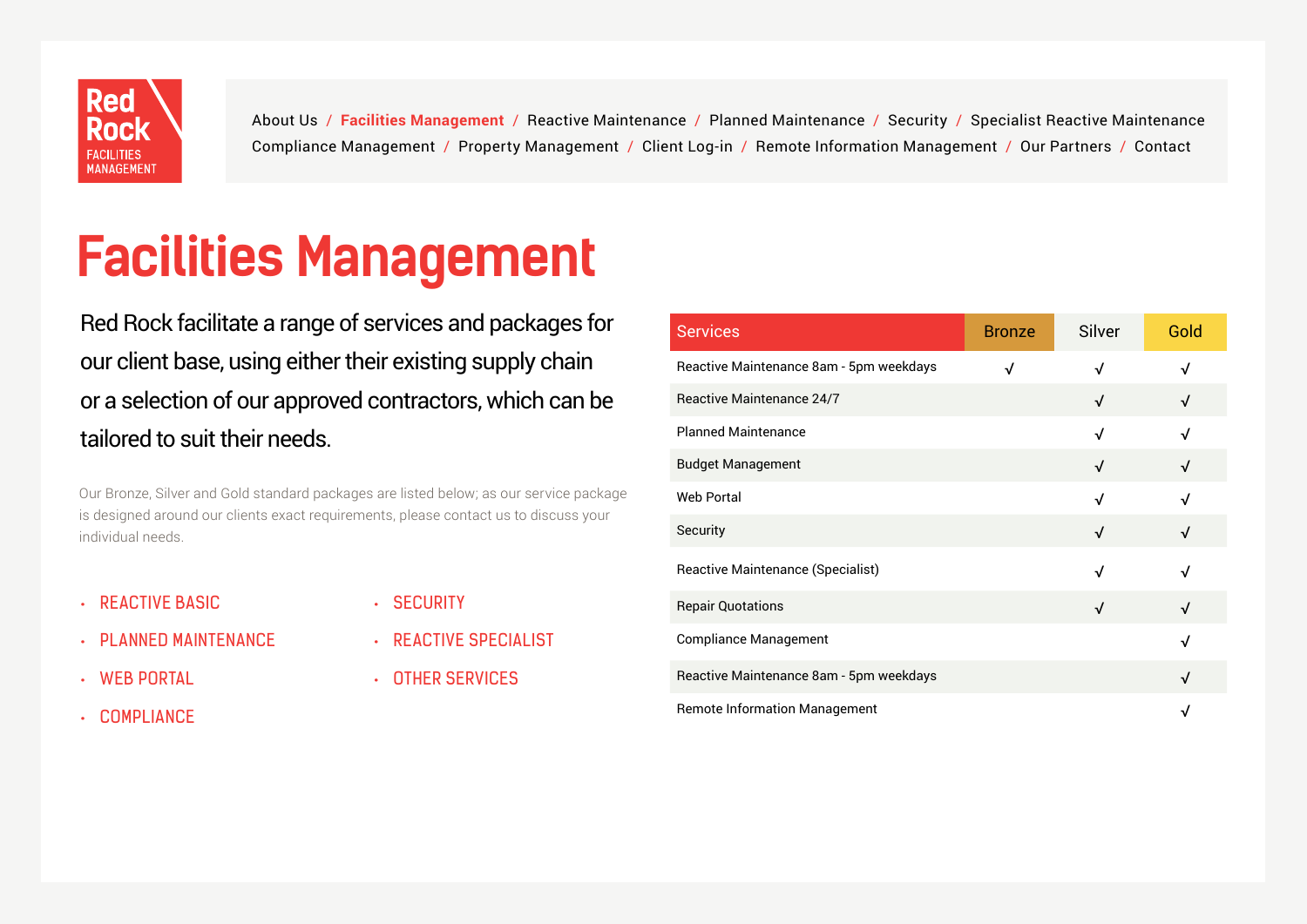<span id="page-3-0"></span>

### **Reactive Maintenance**

Our contractor base are registered with the relevant trade associations required. All contractors hold the appropriate Health & Safety compliance and insurance information and are vetted and approved via our pre-qualification process.

On certain occasions we have utilised our clients incumbent contractor base once they have been vetted and approved.

Red Rock Facilities Management are a division of Fairhurst Estates Ltd, a leading firm of Chartered Surveyors providing an extensive menu of property services to clients throughout the UK, who have developed a reputation as a specialist in the roadside, tool & hire equipment and trade sectors.

#### Our reactive maintenance package includes:

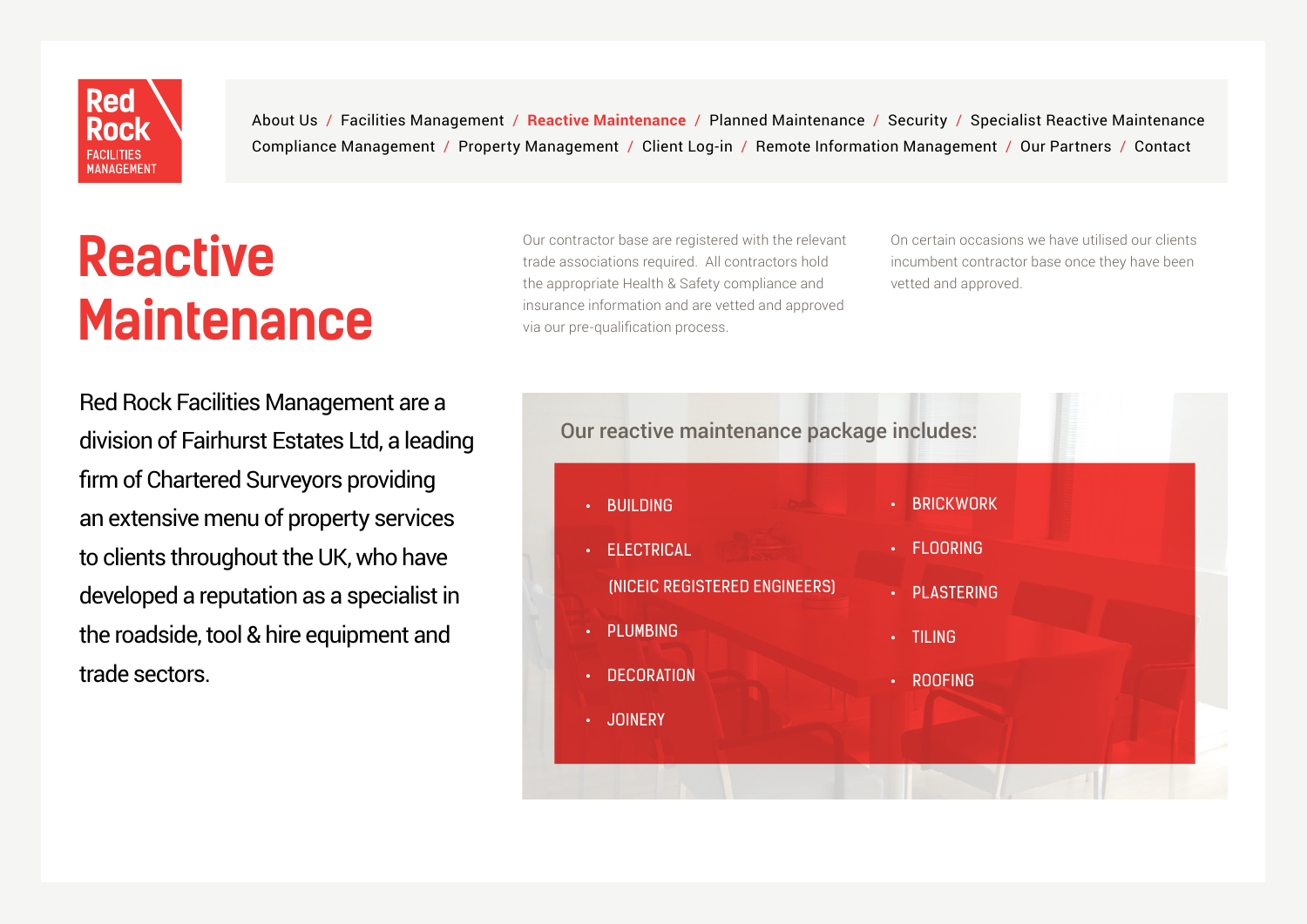<span id="page-4-0"></span>

### **Planned Maintenance**

Red Rock Facilities Management offer a wide range of planned maintenance services that will save you headaches in the long term.

With this in mind there are various planned preventative maintenance issues that need to be addressed.Red Rock Facilities Management can facilitate all planned preventative maintenance

requirements you may have from lighting (internal and external), gutter cleaning, tidying up of external grounds, heater servicing and much more.



#### GROUNDS MAINTENANCE

Includes grass cutting, hard standing cleaning, shrubbery care, tree surgery & gritting.

### HEATER SERVICING

Includes annual oil, diesel and gas heating systems service.

#### LIGHTING AUDITS

Includes scheduled maintenance, full audits and quotations – we can facilitate all lighting requirements.

#### PERIODIC GUTTER CLEANING

Includes gutter and downpipe cleaning and roof surveys etc.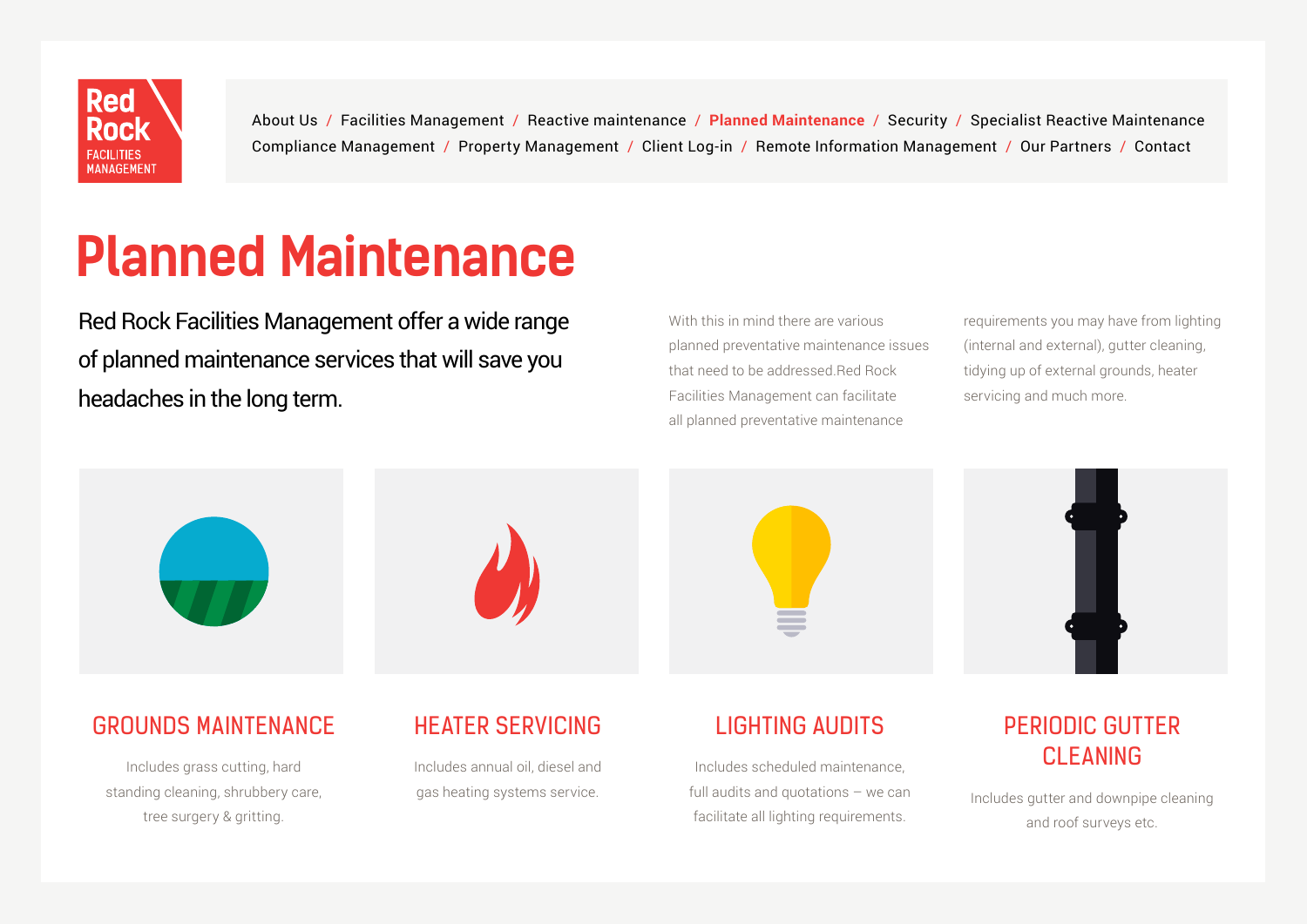<span id="page-5-0"></span>

**Security** With property crime becoming a more constant threat and an exhaustive cost to our clients ensuring premises security and continuity of trade is of paramount importance to us at Red Rock Facilities Management.

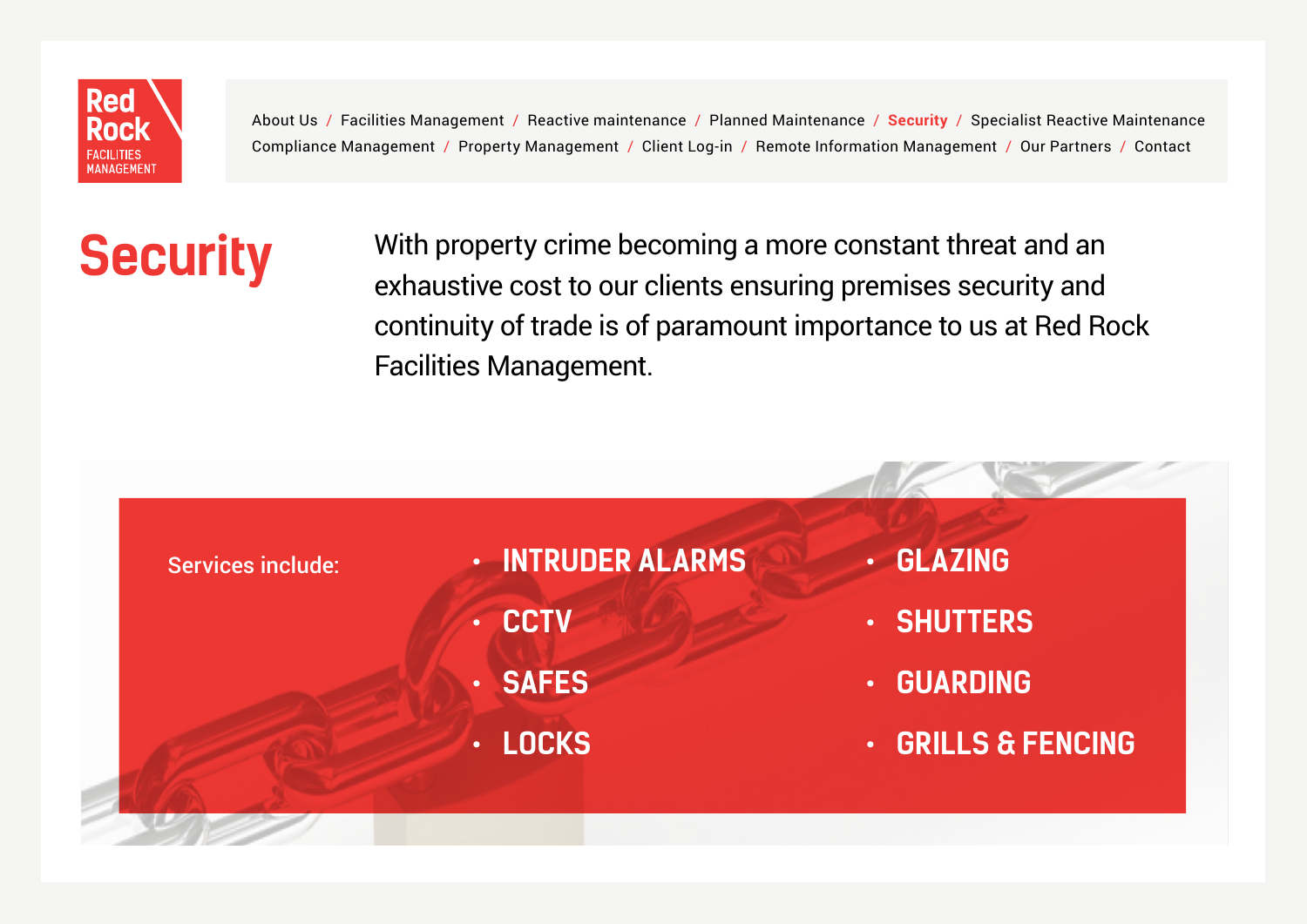<span id="page-6-0"></span>

# **Specialist Reactive Maintenance**

We offer a wide range of specialist  $\blacksquare$  Some of the services include:  $\blacksquare$  ESTIMATES services throughout the UK on agreed service levels between our clients. Our specialist services can be called upon rapidly and can be added to your service requirements at any time!

Some of the services include:

#### PEST CONTROL

Call out, quick solutions, removal, elimination and prevention.

#### GRAFFITI

Surveys, call outs, ongoing maintenance programs, immediate clean-ups, graffiti removal or paint-outs where necessary.

### AIR CONDITIONING

Installations, maintenance services, R22 replacement schemes and planned maintenance.

#### **DRAINAGF**

CCTV surveys, jetting drains, HPWJ, downpipe maintenance, gutter cleaning and pit Inspections.

FREE

### LEGIONELLA CONTROL

Maintenance, Legionella Risk assessments, hygiene services, disinfecti on, treatment programmes, cleaning and sanitation.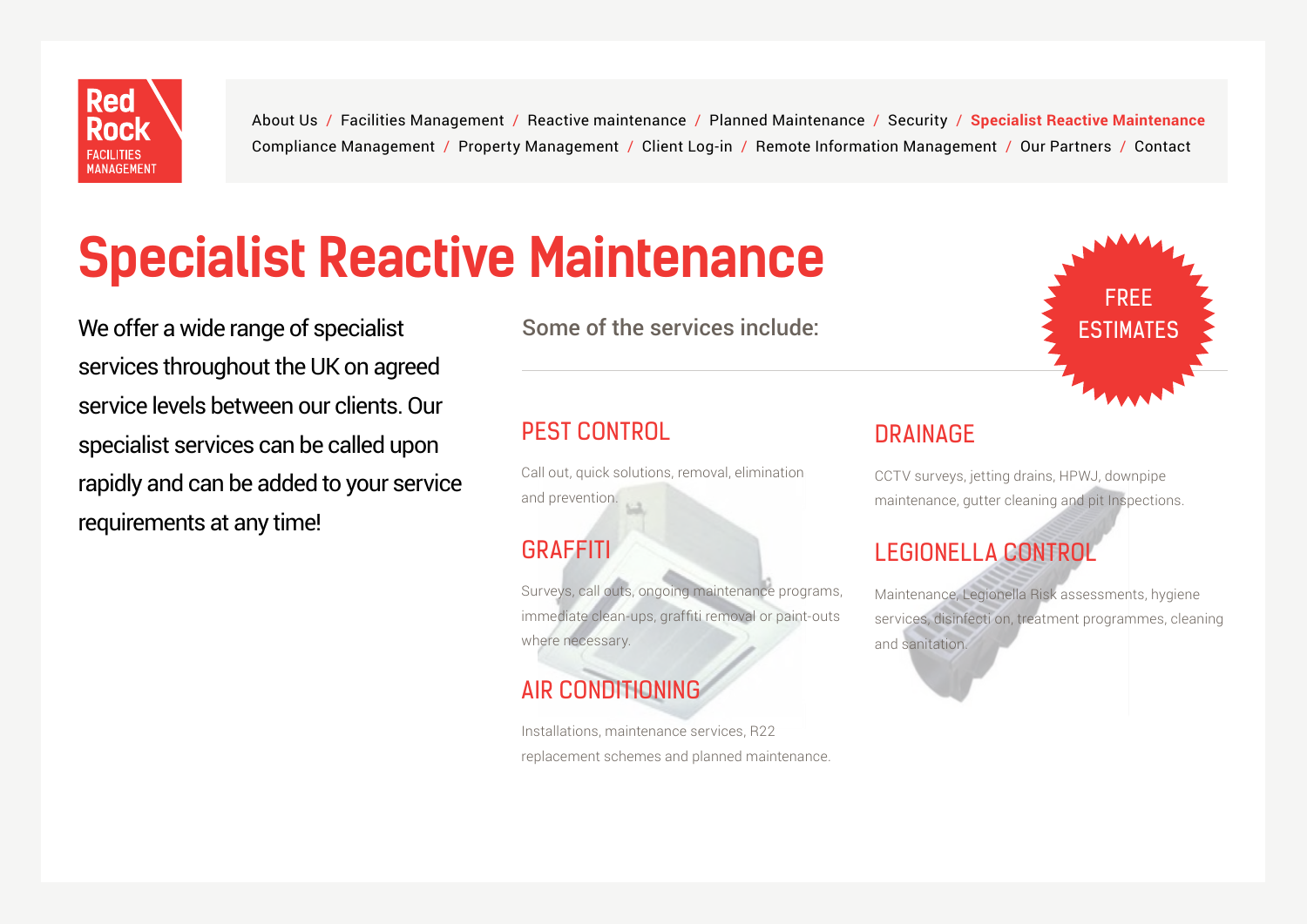<span id="page-7-0"></span>

# **Compliance Management**

Health & Safety is constantly changing and appointing the right company is key to ensuring your organisation has a good health & safety culture.

At Red Rock we understand the importance of keeping up to date with current health & safety changes in any legislation. We provide maintenance and servicing of various health & safety systems such as **>>**

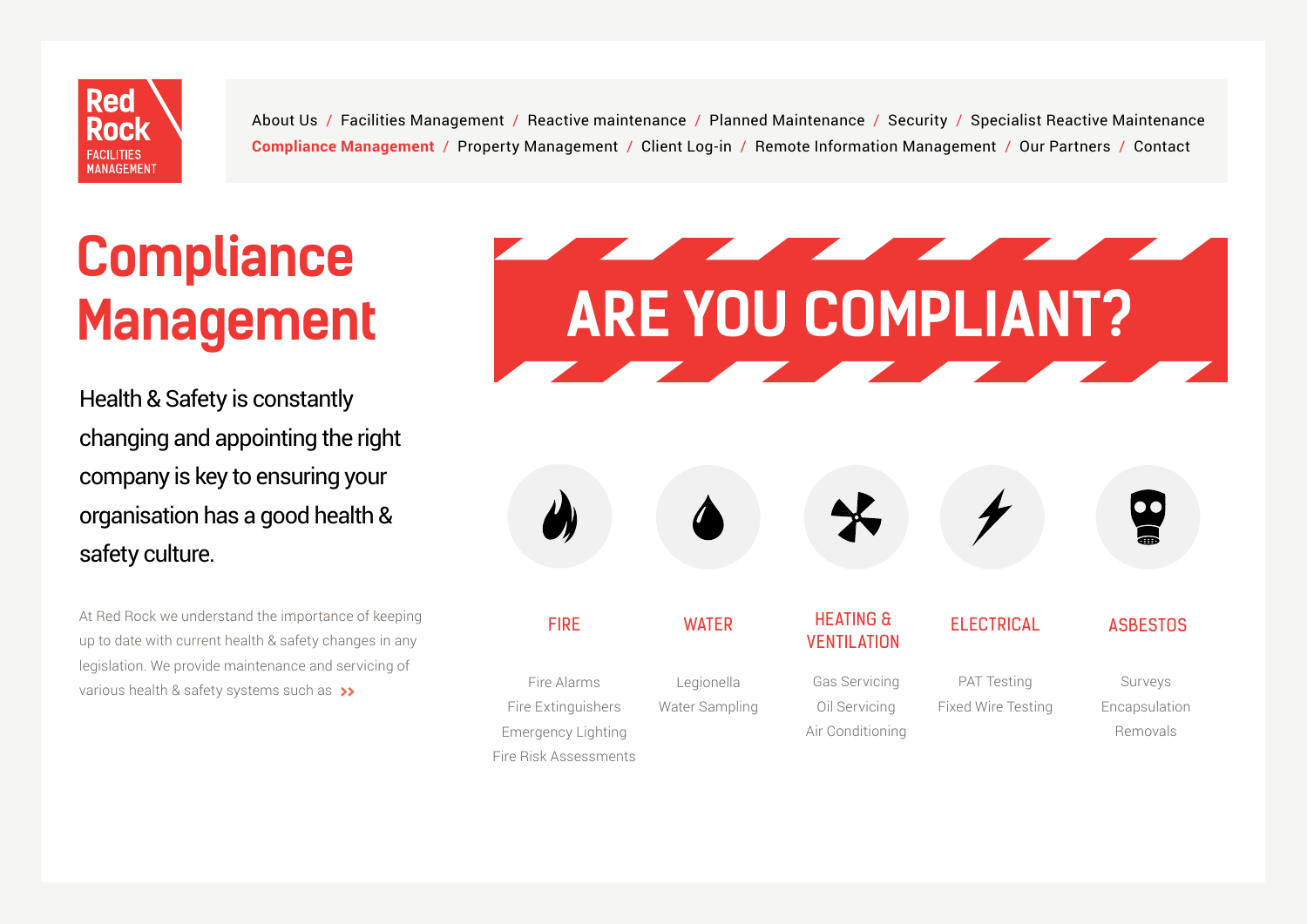<span id="page-8-0"></span>

### **Property Management** Service Charge

Red Rock FM provide a full-service facility, from simple to complex property management, giving clients total peace of mind that their buildings are being well managed and maintained in accordance with current legislative requirements and that their liabilities, responsibilities and best interests are being looked after.

#### Property Management Services include:

- Preparation of a 'Statement of Anticipated Expenditure' (budget) for the service charge costs
- Quarterly site visits
- 24 hour call out service
- Individual bank account management
- Organisation of appropriate insurance cover
- Apportionment of the budget across tenants and charge on account in line with rent frequency
- Certifying the annual spend against budget
- Apportionment of the certified annual spend across tenants
- Comparison of a tenants' share of actual spend to that charged on account and issue of adjusting invoices or credit notes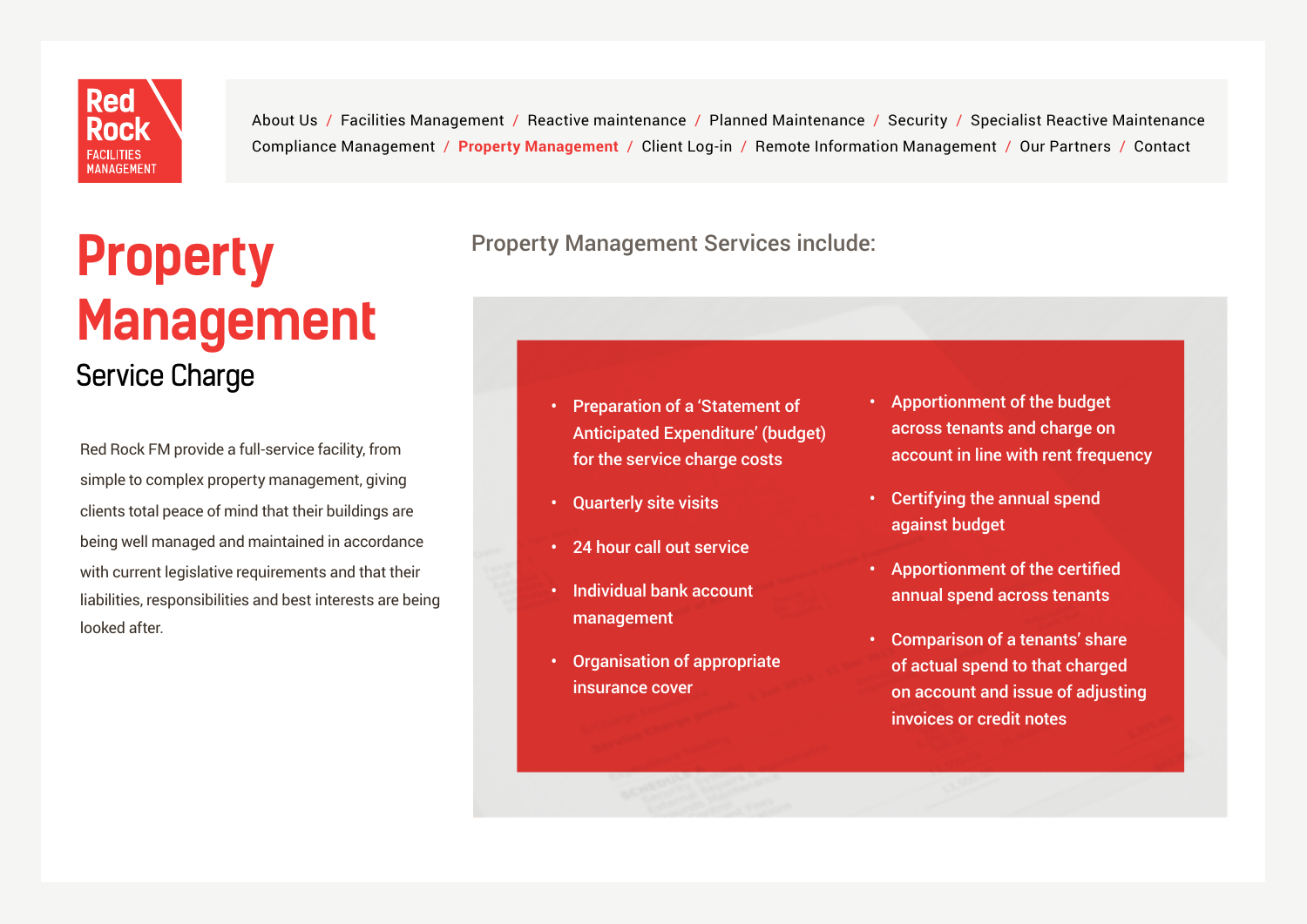<span id="page-9-0"></span>

# **Client Log-In**

Red Rock Facilities Management use Qube Software that is flexible and adaptable to meet all of our clients' needs and requirements, allowing for bespoke reporting requirements for ease of management reporting.

The system can be accessed from anywhere with an internet connection giving you ability to remotely report and monitor client requests giving you greater flexibility and control, with instant access to reporting information and additional frequent reports available on demand.

The system can be set up for individual or group access with the ability to limit certain information for certain users if necessary.

Benefits also include:

- **• Logging jobs directly onto system**
- **• Ability to check history of works on individual sites**
- **• Full job details including costs available if required**
- **• Detailed reports available**
- **• Automated system reporting**
- **• Graphical reports available on request**
- **• Any data in our system can be reported on**

The Qube Software used by the company provides a well supported and updated system that is extremely adaptable to provide clients with sufficient precise information to suit your needs.

|                                         |                                           | Request a Helpdesk Job                                                                                |               |
|-----------------------------------------|-------------------------------------------|-------------------------------------------------------------------------------------------------------|---------------|
| <b>Population</b><br><b>Metablished</b> | ł                                         | Stodport - 7 Acom Bus Rk - Fairhurst House, Unit 7 Acom Business Park, Heaton Lane, Stodport, SK4 1A5 |               |
| Call Kates                              | Contact<br>ł<br>Requester name            | <b>Gan fields</b>                                                                                     |               |
| Cal Search                              | <b>Draf address</b><br>I                  | leat weightfachesisten mus-                                                                           |               |
| <b>Jul Katyo</b>                        | Plone number<br>þ<br><b>Wish required</b> | ment                                                                                                  |               |
| <b>Outstanding Joles</b>                | ۱<br>Location                             | <b>Bathin</b>                                                                                         |               |
| <b>Japit</b>                            | Details of work required                  | Pease abent a pells to touch and region terms window<br>la teachlasm                                  |               |
|                                         | Oder number                               | ï                                                                                                     |               |
|                                         | Timescale<br>Party                        | R<br><b>Depty</b>                                                                                     |               |
|                                         |                                           |                                                                                                       | Santeged Case |

| <b>Property:</b>             | 22/0001                | Stockpart - 7 Acorn Bus Pk          |         | <b>SK4 1AS</b> |  |  |
|------------------------------|------------------------|-------------------------------------|---------|----------------|--|--|
| Linit:                       | 22/0001/01             | Stockpart Fairburst House           |         |                |  |  |
| <b>OS Category</b>           | <b>DIS/A</b>           | <b>Mant: Glazing</b>                |         |                |  |  |
| epter:                       | 8343                   | Jena Phoniseus & Flechical Leabed   |         |                |  |  |
|                              | 1340                   | 17 Apr 2004 10:49                   |         |                |  |  |
| <b>Job Reference:</b>        | 1811                   | Repair (Reactive)                   | Status: | Completed      |  |  |
| Description:                 |                        | <b>Re-Claze Window</b>              |         |                |  |  |
| Logged                       |                        | 17 Apr 2008 10:49                   |         |                |  |  |
| Target:                      |                        | 22 Apr 2008                         |         |                |  |  |
| Priprity:                    | <b>Highs</b>           |                                     |         |                |  |  |
| Responsible:                 | <b>Hichelle Lowris</b> |                                     |         |                |  |  |
| Escalated:                   |                        | 17 Apr 2008                         |         |                |  |  |
| Ouote received:              |                        |                                     |         |                |  |  |
| Darwe informaci:             | ٠                      |                                     |         |                |  |  |
| Owner approved:              | ٠                      |                                     |         |                |  |  |
| Supplier:                    |                        | Area Plumbing & Electrical Limited. |         |                |  |  |
| Estimated cost:              | 198.00                 |                                     |         |                |  |  |
| <b>Estimated completion:</b> | 22 Apr 2008            |                                     |         |                |  |  |
| Crider number                | 1393                   |                                     |         |                |  |  |
| Completed:                   | 22 Ary 2008            |                                     |         |                |  |  |
| Met timescale:               | <b>Yes</b>             |                                     |         |                |  |  |
| Invoice number:              | 1091                   |                                     |         |                |  |  |
| Actual cost:                 | 198.00                 |                                     |         |                |  |  |
| Amount paid:                 | ×.                     |                                     |         |                |  |  |

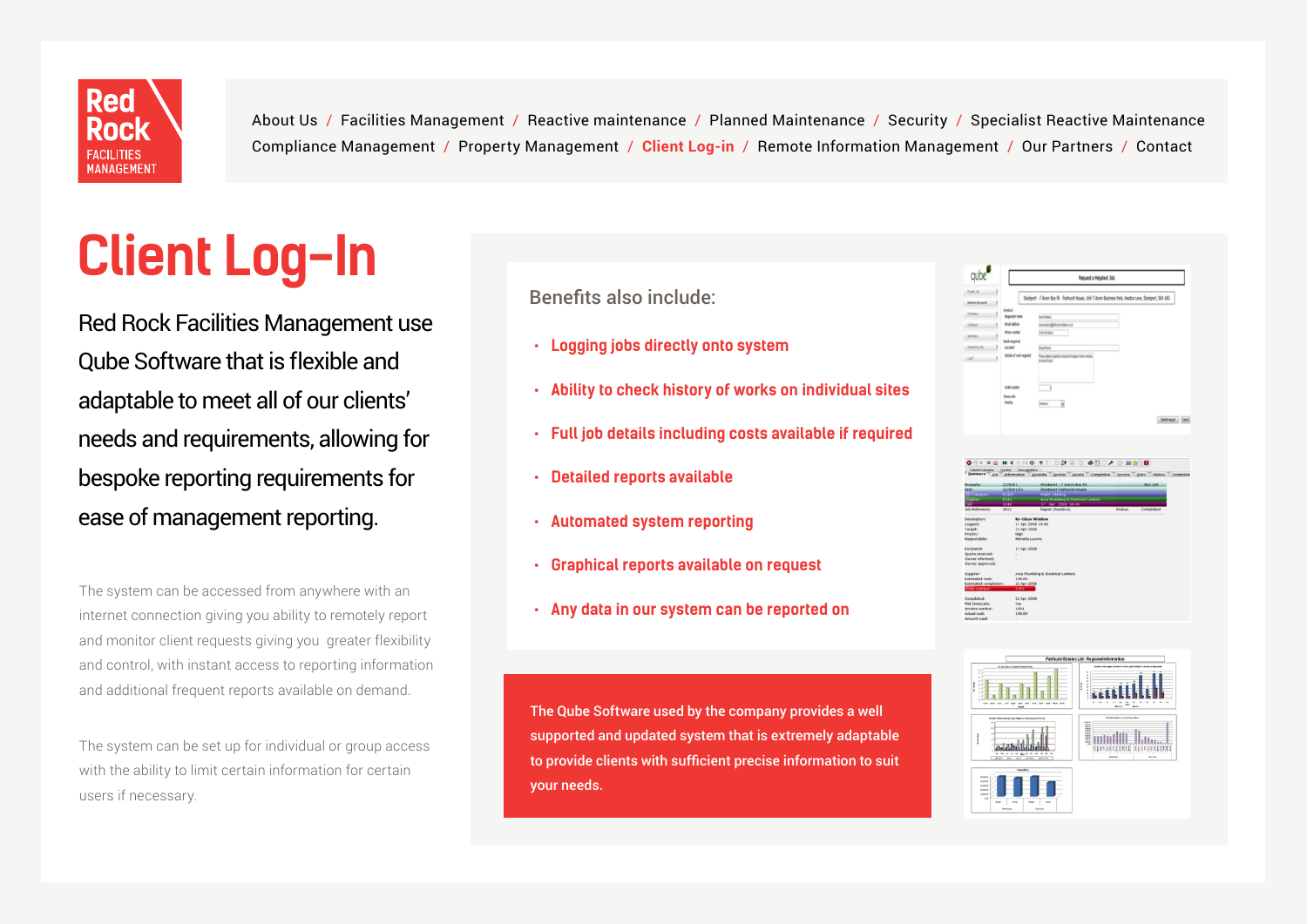<span id="page-10-0"></span>

### **Remote Information Management / Client Drive**

We at Red Rock Facilities are always looking for ways to improve our processes and systems which led to the introduction of our secure in-house remote information management system also known as 'Client Drive'.

This system enables via a Username and Password immediate document retrieval for our clients. It's primary use is for storing all compliance certification and risk assessments but can adapted to suit and is also used to store other information such as photos, EPC, reports, floor plans and many more. Any information relating to our clients properties is stored on the specific client drive.

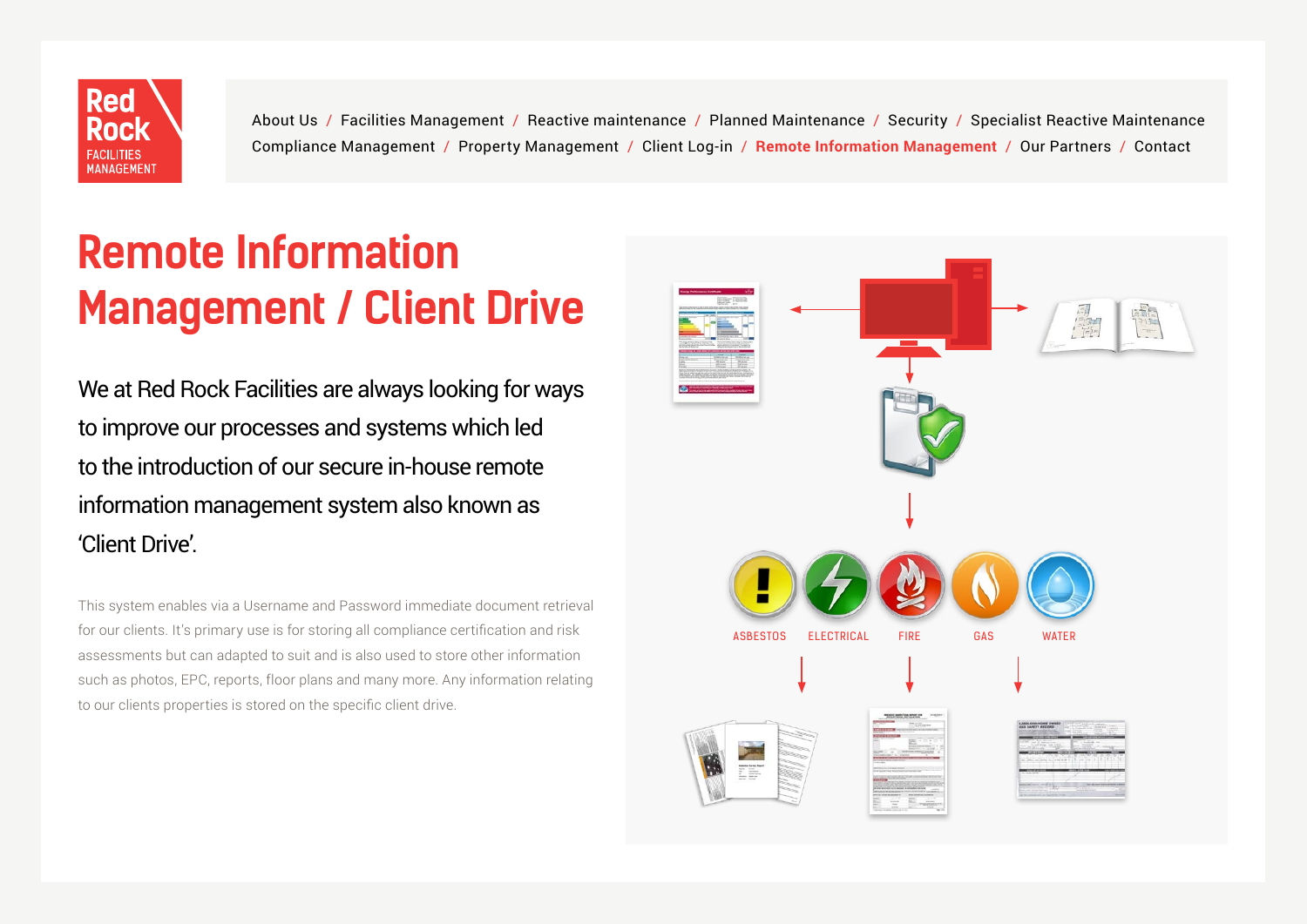<span id="page-11-0"></span>

# **Our Partners**

Red Rock Facilities Management are a division of Fairhurst Estates Ltd, a leading firm of Chartered Surveyors providing an extensive menu of property services to clients throughout the UK, who have developed a reputation as a specialist in the roadside, tool & hire equipment and trade sectors.



#### COMMERCIAL PROPERTY

- Property Management
- Strategic Asset Management
- Rent Collections

#### **BUILDING CONSULTANCY**

- Building Surveying
- Design & Project Management
- Dilapidations
- Party Wall Act
- CDM Regulations

#### ACQUISITIONS & DISPOSALS

#### PROFESSIONAL SERVICES

- Valuations
- Lease Renewals
- Rent Reviews
- Rating